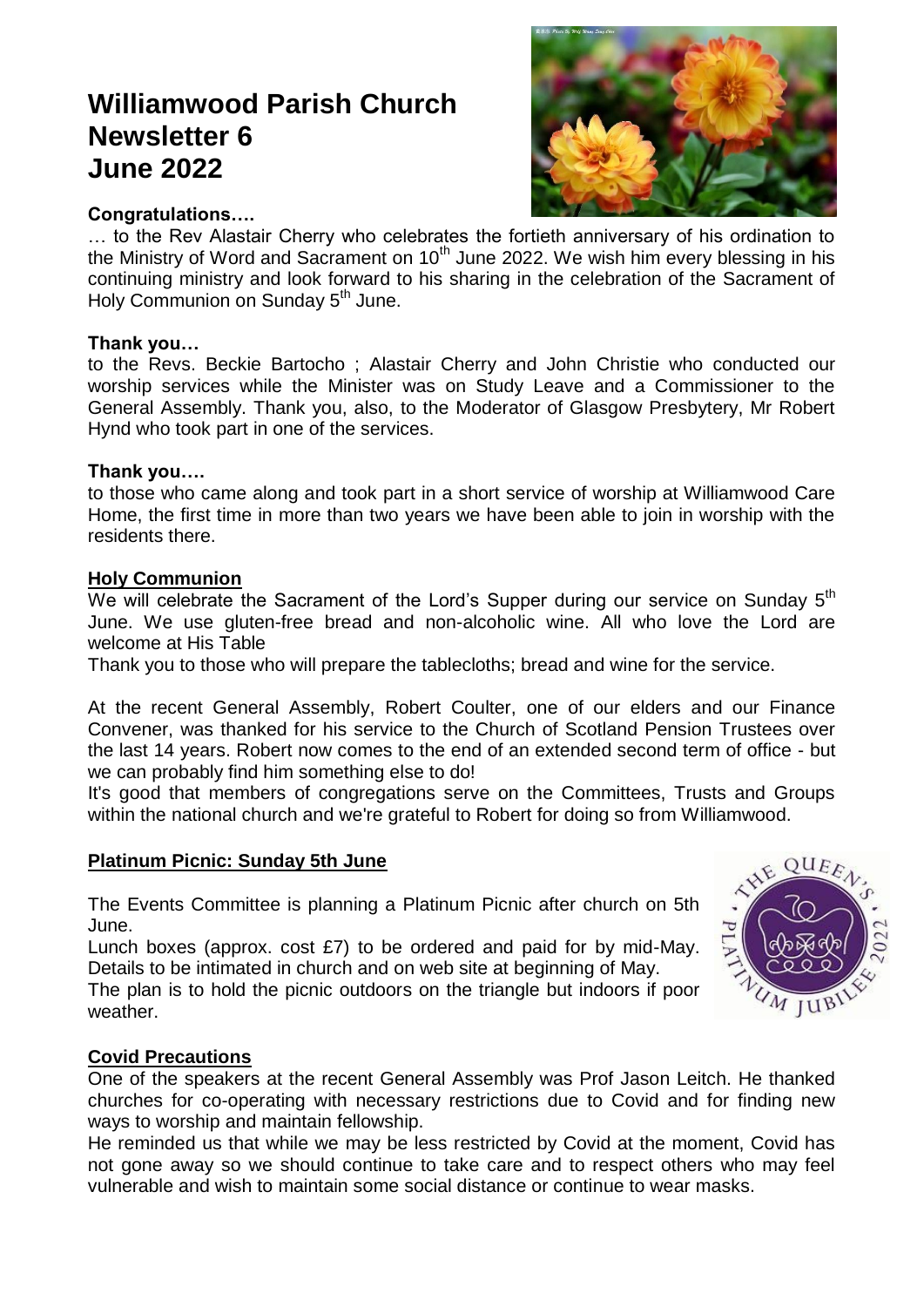We are grateful to all those in our congregation who helped us ensure we were 'Covidsafe' and spent much time and energy in applying necessary restrictions and recommendations. For now we will retain some extra spacing at the back of our sanctuary and ask that you continue to use sanitizer and to respect those who are vulnerable or wish to take greater care than others.

## **Presbytery Planning and Cluster Progress**

Thank you to fifteen folks from our congregation who have represented Williamwood at two recent meetings of our Cluster Group.

As the process of presbytery planning continues and we face the reality of fewer Ministers and other church posts (such as Deacons and MDS workers), we are working with the other seven congregations in our cluster to produce a Mission Plan and to think about how things might look in the future. Discussions are going well. They are not about buildings nor about unions of congregations but about finding a way of working together that we may witness to the gospel in the parishes covered by our cluster. We do not yet know the allocation of posts to our cluster but may do so by mid-June.

#### **Prayer Breakfast**

You are invited to join a Prayer Breakfast hosted by Thornliebank Parish Church for all congregations in our Cluster at 8.30am on Saturday 25<sup>th</sup> June.

### **Stamperland Church Building**

The congregation of Netherlee and Stamperland are withdrawing from the Stamperland sanctuary and buildings and these will close following a last service at **10am on Sunday 26th June.** You are invited to join a group from Williamwood, led by our Session Clerk, who will attend this service. A group from Williamwood, along with other congregations, was involved in setting up the Stamperland congregation and it seems fitting we are represented at this last service in the building. There will be a service at Williamwood, as usual, at 11am led by the Rev Beckie Bartocho.

We are delighted that, after the end of June, we will receive 6 chairs from the Stamperland sanctuary which were used in the Church of Scotland at the Empire Exhibition in Glasgow. These will find a new home in our Iona Chapel.

# **Guild Outing to Ross Priory**



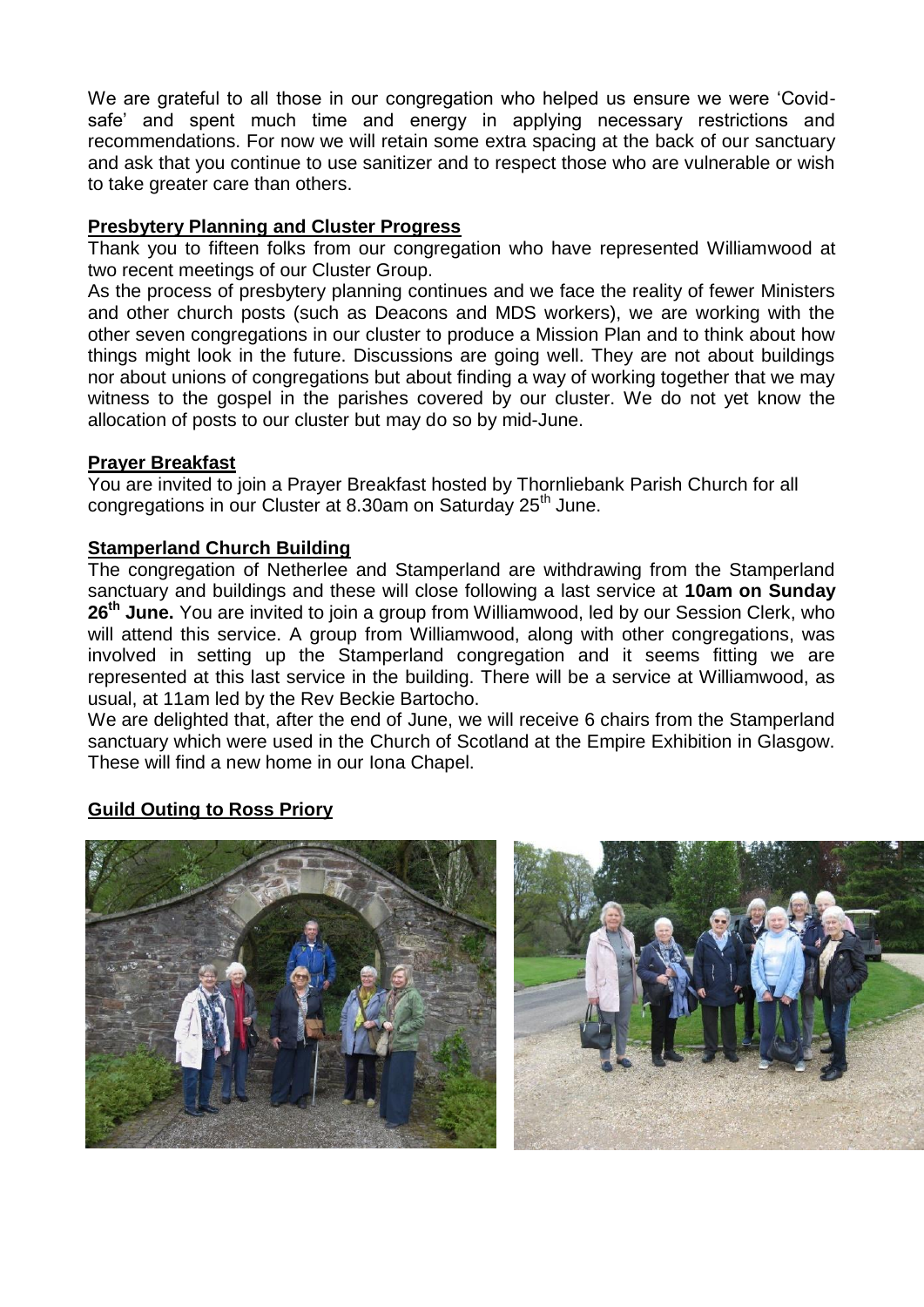# **From Moira Yeoman (Oberammergau Visit)**

"I am afraid that I will be unable to go to Oberammergau with the Church Group in September and wondered if anyone would like to take my place or if you know anyone who would do this. I have already paid the deposit, insurance and single room supplement so there would only be the balance of £1700 which is due at the beginning of July. If someone can take my place, please let me know either by phone 07581 074 329 or e-mail moira veoman@ hotmail.com and I will contact McCabe Travel and The Minister to arrange the transfer. "



Thank you to everyone who has supported the fundraising events over the past few weeks.

Lauren & Oliver Linich raised £925 through their Cumbrae Triathlon Challenge back in April. The Coffee Day in Anne's house last month, as well as being a very nice social occasion, raised £703.

Donations for Christian Aid Week handed to us totalled £95. Additionally, donations made via the offering plate on the two Sundays at the start & end of Christian Aid Week came to £233 and the "Coffee after Church" on these two Sundays totalled £85.

So the total amount raised through Williamwood during and around Christian Aid Week this year was £2,041. An amazing total and we thank everyone for their generosity.

We are also sure that some members will have donated online either via Christian Aid's website or the Clarkston Committee's e-envelope and we thank them as well.

We really do appreciate all the support. This money, as well as the amounts raised by the other Churches on the Clarkston Committee, will be well used by Christian Aid in the projects they support as well as responding to emergency situations which arise.

*Anne & Ross*

*Anne Clark 644 4776 Ross McGhee 638 4883 Christian Aid Representatives*



As a group we have started meeting again on alternate Tuesday evenings at 7pm (weather permitting), although the first evening was called off as it was raining too heavily. If there is anyone who would like to join our small but friendly group, just contact Joan Black or come along on one of the next planned evenings on Tuesday 14<sup>th</sup> and 28<sup>th</sup> of June.

We have purchased a couple of new pots for the front of the church and Aileen Montgomery gave us

the two blue ones, Jean Little supplied us with some compost and I added a few extra bedding plants on top of the ones we purchased. We hope with the Platinum Jubilee that there will be lots of colour in the beds and pots.

Thanks, Joan (blacksabode@googlemail.com)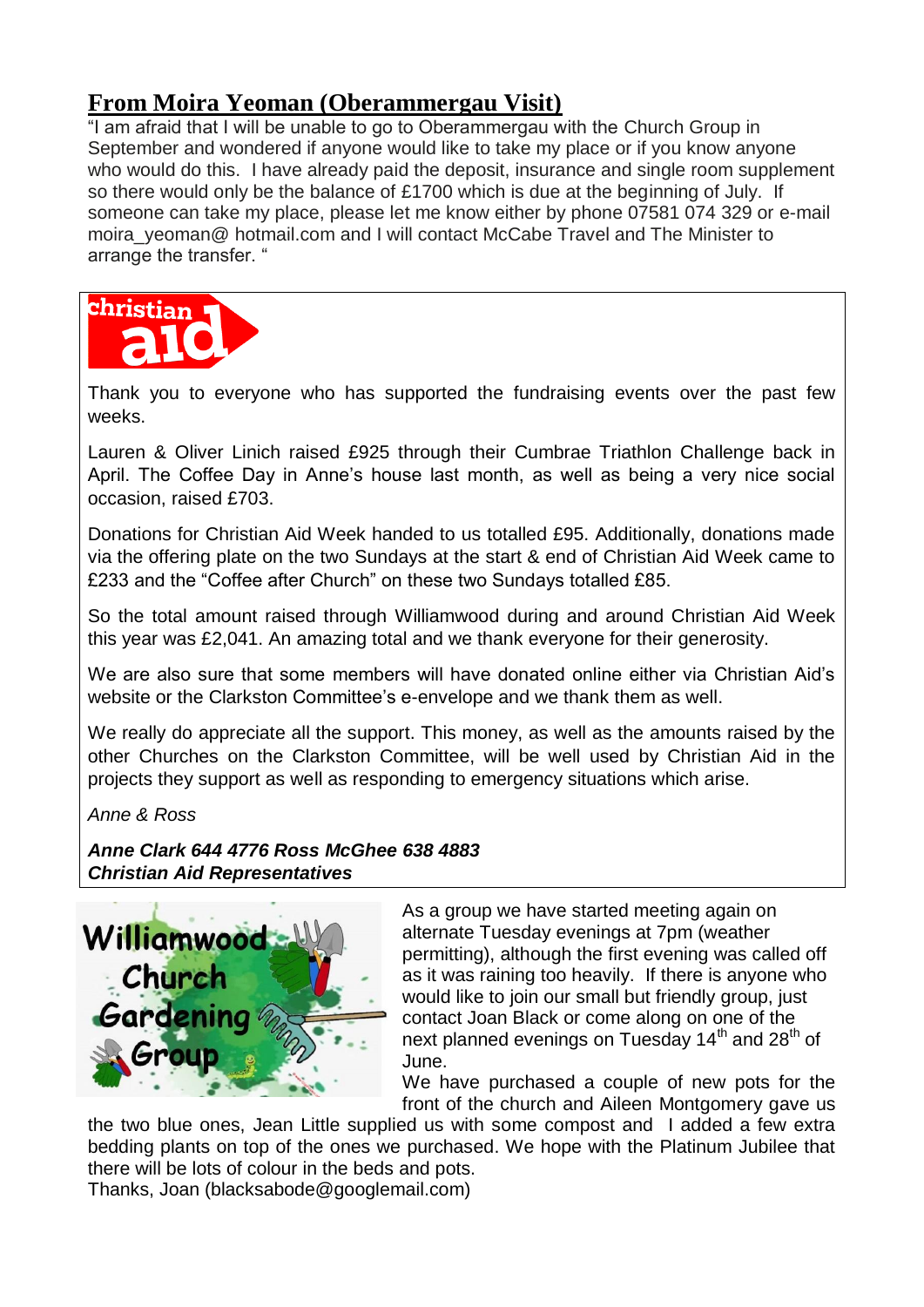# **Holidays**

*Our Session Clerk*, Margaret Robertson is on holiday until 14<sup>th</sup> June and again from 1<sup>st</sup> July until mid-August. Please do not try to contact her during this time but contact Stuart Young, Depute Session Clerk instead (0141 577 5707)

**The Minister** will be on holiday from  $13<sup>th</sup> - 29<sup>th</sup>$  June. If you require the services of a Minister urgently during this period please contact Rev Beckie Bartocho: 07950 219 695 or Stuart Young, Depute Session Clerk: 0141 577 5707

*Rev Beckie Bartocho* will be on holiday from late July into early August



#### **Becoming a member of Williamwood Parish Church**

If you – or someone you know – is not a communicant member of our congregation at Williamwood you or they might want to consider becoming so.

If you have been a member of another denomination or congregation you simply need to contact the Session Clerk and ask about transferring your membership to Williamwood.

If you have not been a communicant member here or anywhere else, you may wish to speak to the Minister. Usually people are 'admitted' during a service where they are asked to profess faith in Jesus Christ (by answering a simple question followed by a prayer said by the Minister). Sometimes it is possible to become a member by asking the Kirk Session to allow your name to be added to our Roll.

The Minister is happy to discuss these options with anyone who would like to explore communicant membership.



Monday 6<sup>th</sup> June at 2.30pm – Book Group meets outdoors or in Session Room Tuesday 7<sup>th</sup> June Beckie's Tea/ Coffee on at Rouken Glen @10:30 am Monday 13<sup>th</sup> June at 7pm – Events Committee meets Friday  $10<sup>th</sup>$  June: evening – Sunday School Leaders meet Date TBC – Kwenderana Partnership Group meets Tuesday 21<sup>st</sup> June at 7pm – Glasgow Presbytery meets TBC Sunday 26th June at 2pm – Cluster Meeting: *Feedback on Discussions and on Mission Plan* – Eastwood Parish Church

#### **Pass it on.**

We'd be grateful if elders would print out and post a copy of this Newsletter to anyone in their district who does not have online access. If you are unable to do this please pass the names of those requiring print copy to Evelyn Wallace or Margaret Robertson. Postage costs will be refunded.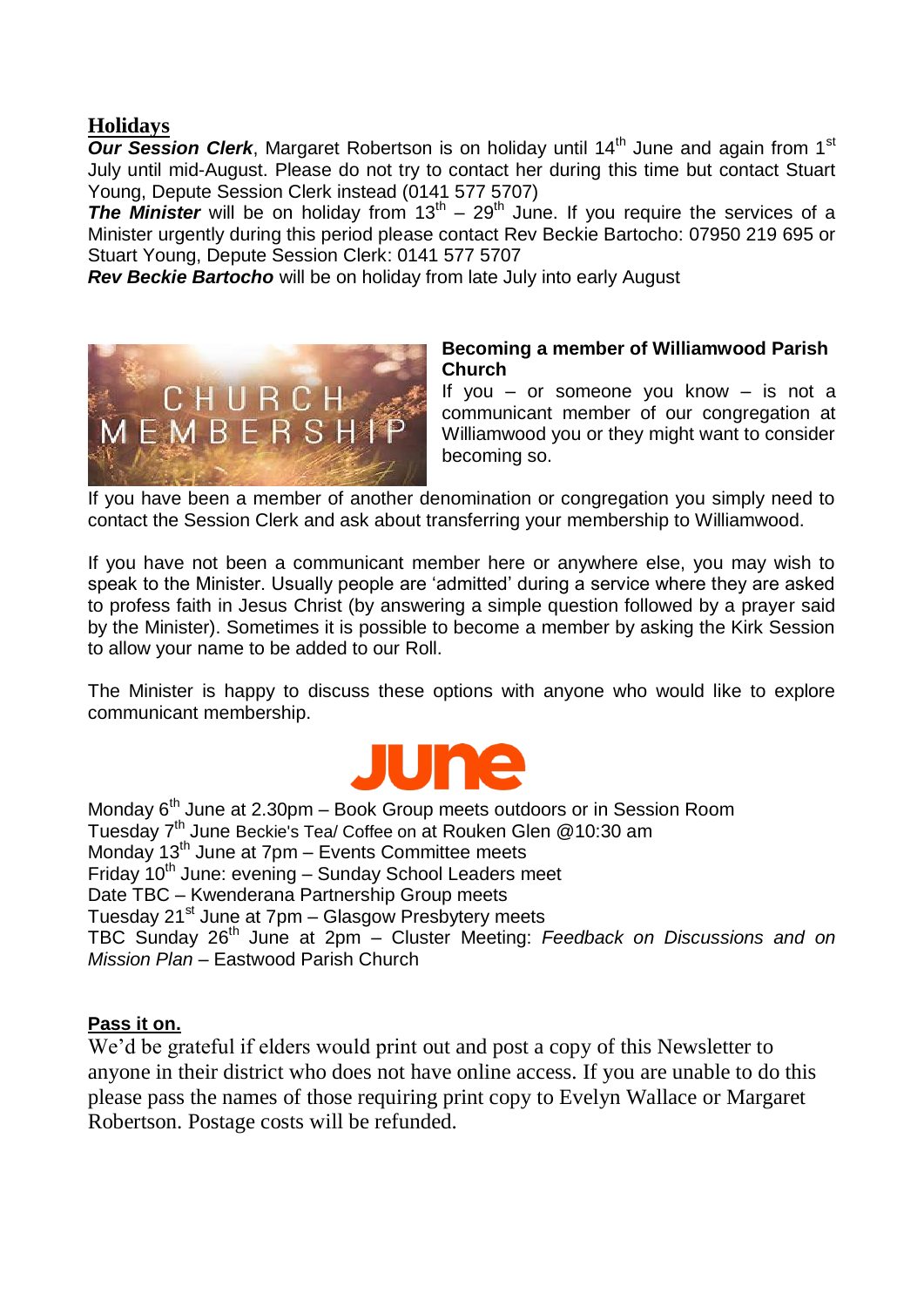#### **CHURCH CONTACTS & INFORMATION**

**Minister - Rev Jan Mathieson** Telephone: 0141 579 9997 **E-mail:** JMathieson@churchofscotland.org.uk **Session Clerk - Margaret Robertson** Telephone: 07778148181 **E-mail**:margaretctrobertson@gmail.com **Website:** www.williamwoodparishchurch.org.uk

| <b>Safeguarding Contact: Minister /Neil Little</b> | <b>News Bulletin: Evelyn Wallace</b> |
|----------------------------------------------------|--------------------------------------|
| Web Page: Editor: Joan Black                       | <b>Facebook: Sarah Alexander</b>     |
| <b>Sunday School: Maureen McCulloch</b>            | <b>Media Team David Liddell</b>      |